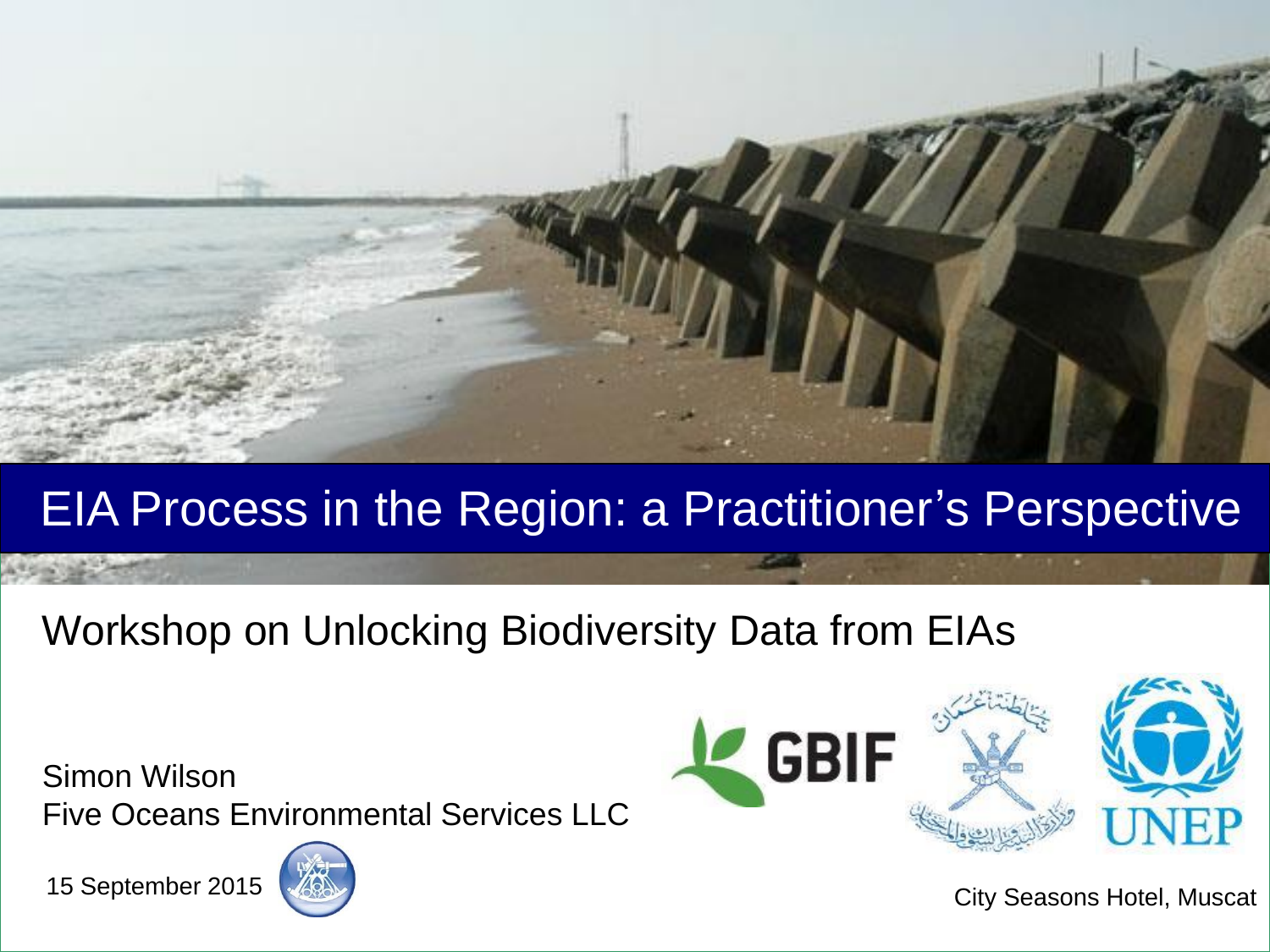### **Overview**

- 1. Winning the work
- 2. Contracting
- 3. Good Practice & Bad Practice
- 4. Purpose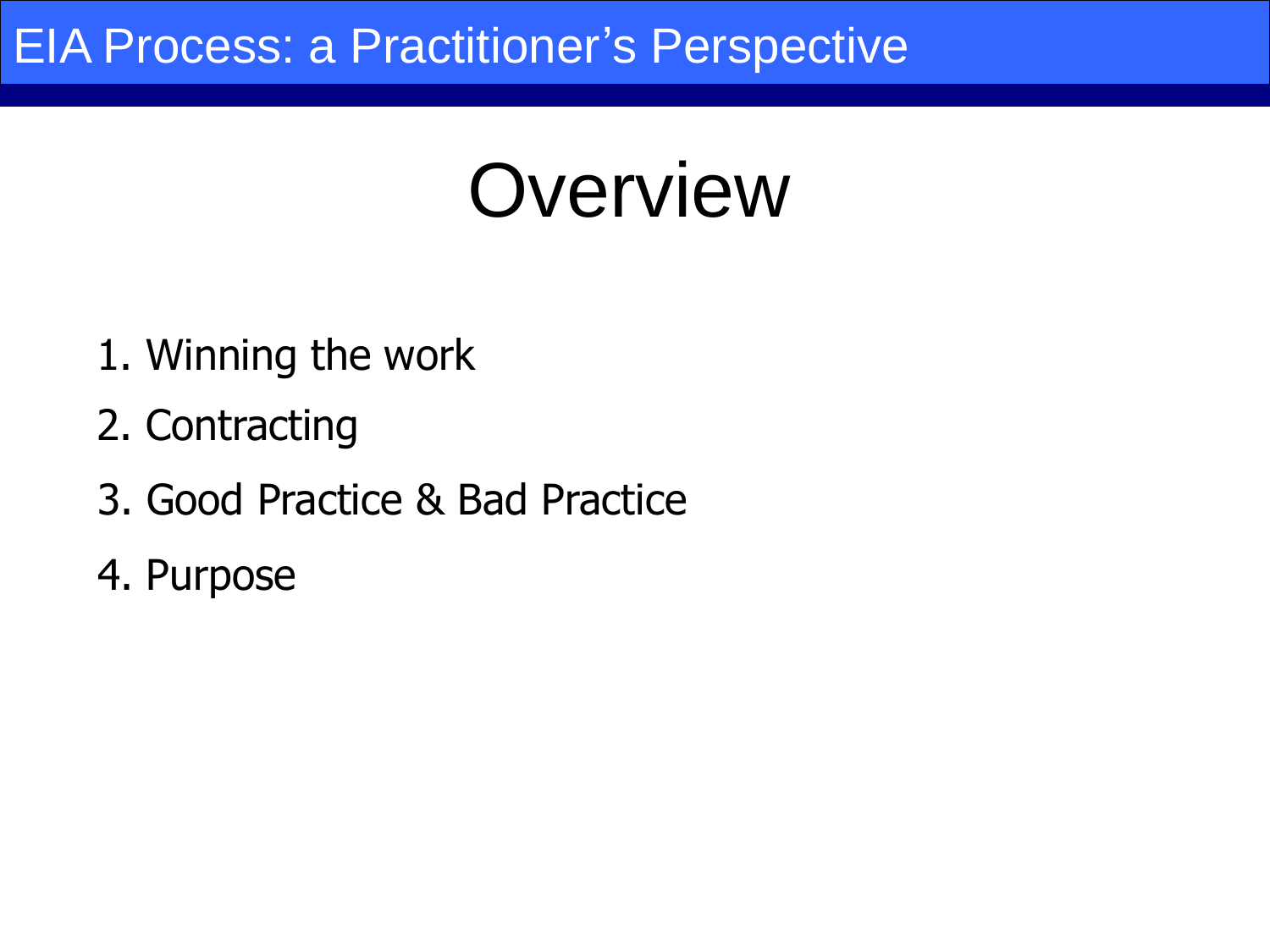## 1. Competitive Bidding



- 1. Competitive Process (99% of the time)
- 2. Risks
- 3. Technical, Commercial Process and legal process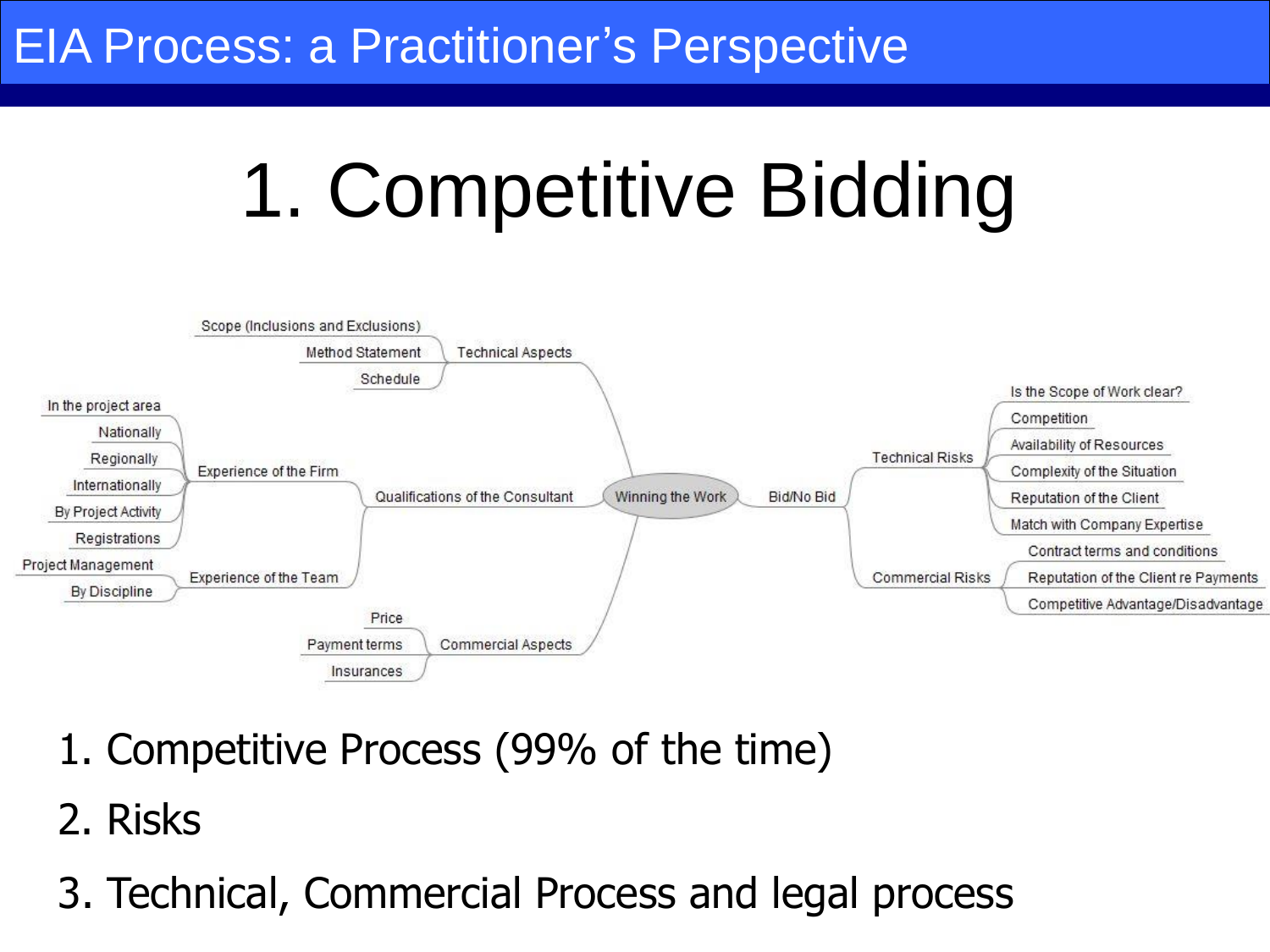# 2. Contracting

#### 1. Intellectual Property

#### **ARTICLE 15 PATENT RIGHTS**

- CONSULTANT shall release, defend, indemnify and hold COMPANY harmless against all claims, liabilities,  $15.1$ damages, losses, costs and expenses (including lawyers' fees) concerning infringement or alleged infringement of any patent, registered design, trade mark, service-mark, copyright or other intellectual property rights which may arise from anything done by or for CONSULTANT in relation to the SERVICES performed under this CONTRACT.
- Title to, access to, copyright in, the right to possession of and the free rights of use of all things created  $15.2$ under or arising out of the SERVICES shall vest in the COMPANY immediately upon the DATE OF COMMENCEMENT of the SERVICES or creation of the article or document as applicable.
- 15.3 The COMPANY shall have the sole right to seek patents of any item or idea arising out of the SERVICES.

#### 2. Confidentiality

Confidential Information: all information whether disclosed in writing, orally, or by any other means to the Recipient Party before or after the date of this Agreement and which by its nature is confidential, is marked as confidential, for the purposes of this Agreement is clearly intended to be confidential, or which is known or reasonably should be known by the Recipient Party to be confidential including but not limited to software products and/or software documentation, software applications, software modules, source code, derivative works, inventions, know-how and ideas, trade secrets, trademark and copyright applications, technical and business plans, technical information, proposals, specifications, drawings, data, computer programs, pricing, costs, financial information, procedures, proposed products, processes, business systems, techniques, services and like technical or business information.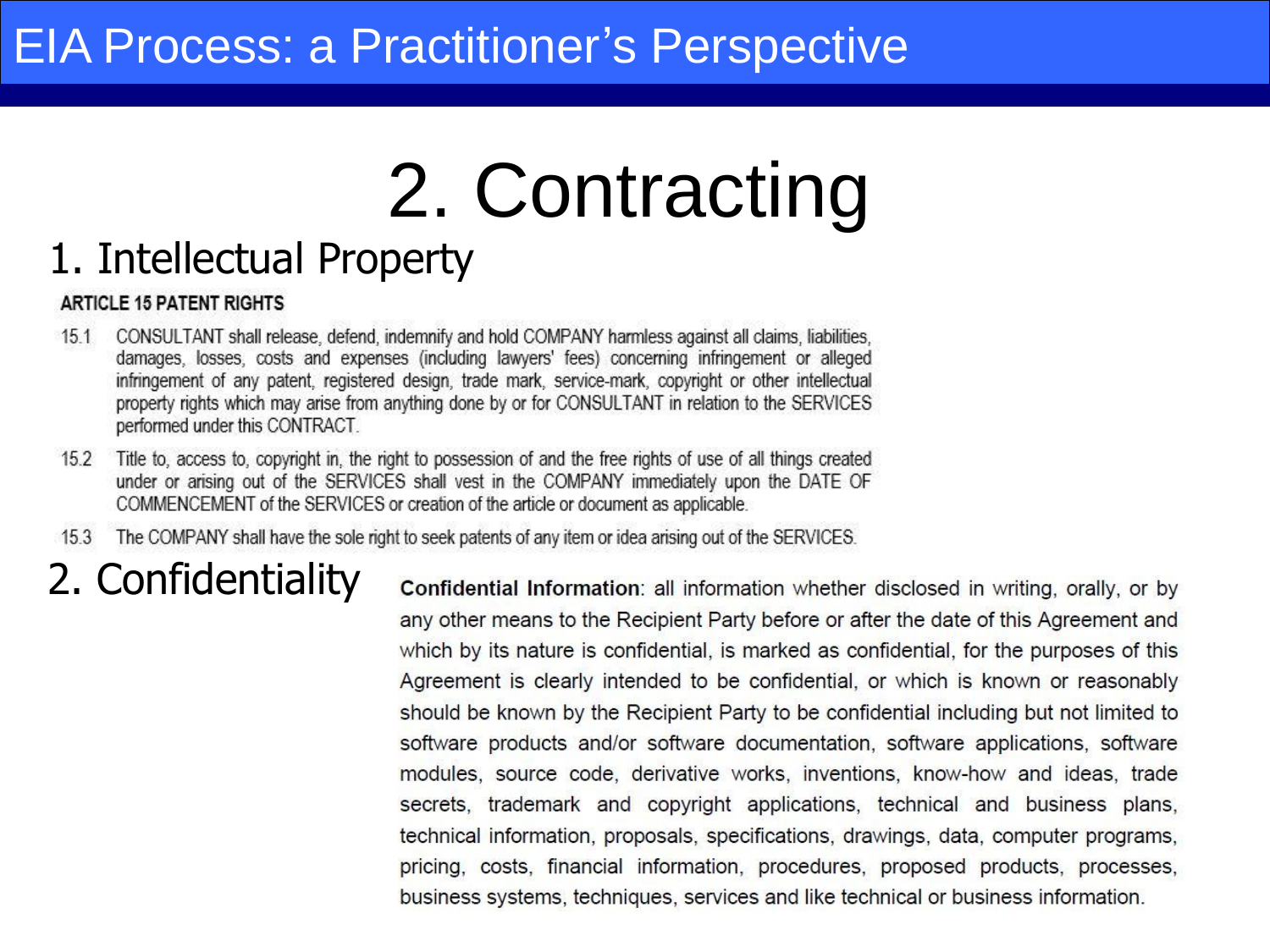## 3. The Good and the Bad

| Good                                                         | <b>Element</b>                           | <b>Bad</b>                                       |
|--------------------------------------------------------------|------------------------------------------|--------------------------------------------------|
| <b>Comprehensive literature</b><br>review, Comprehensive RFI | <b>Review of existing</b><br>information | Limited                                          |
| Primary (field work) and<br>Secondary (literature)           | <b>Data Sources</b>                      | Secondary only without<br>verification           |
| Statistics used supported by<br>clear graphics               | Analysis and data<br>visualization       | None, qualitative only                           |
| All data presented, all<br>working shown, referenced         | Transparency                             | Opinion without supporting<br>data or references |
| Senior for key parts and<br>supervision of report            | <b>Experience of author</b>              | Left to junior with minimal<br>supervision       |
| Clear process, key sections<br>written for project           | Authoring                                | Cut and paste throughout                         |
| <b>Rigorous</b>                                              | <b>Quality assurance</b>                 | Light or lacking, left to<br>others              |